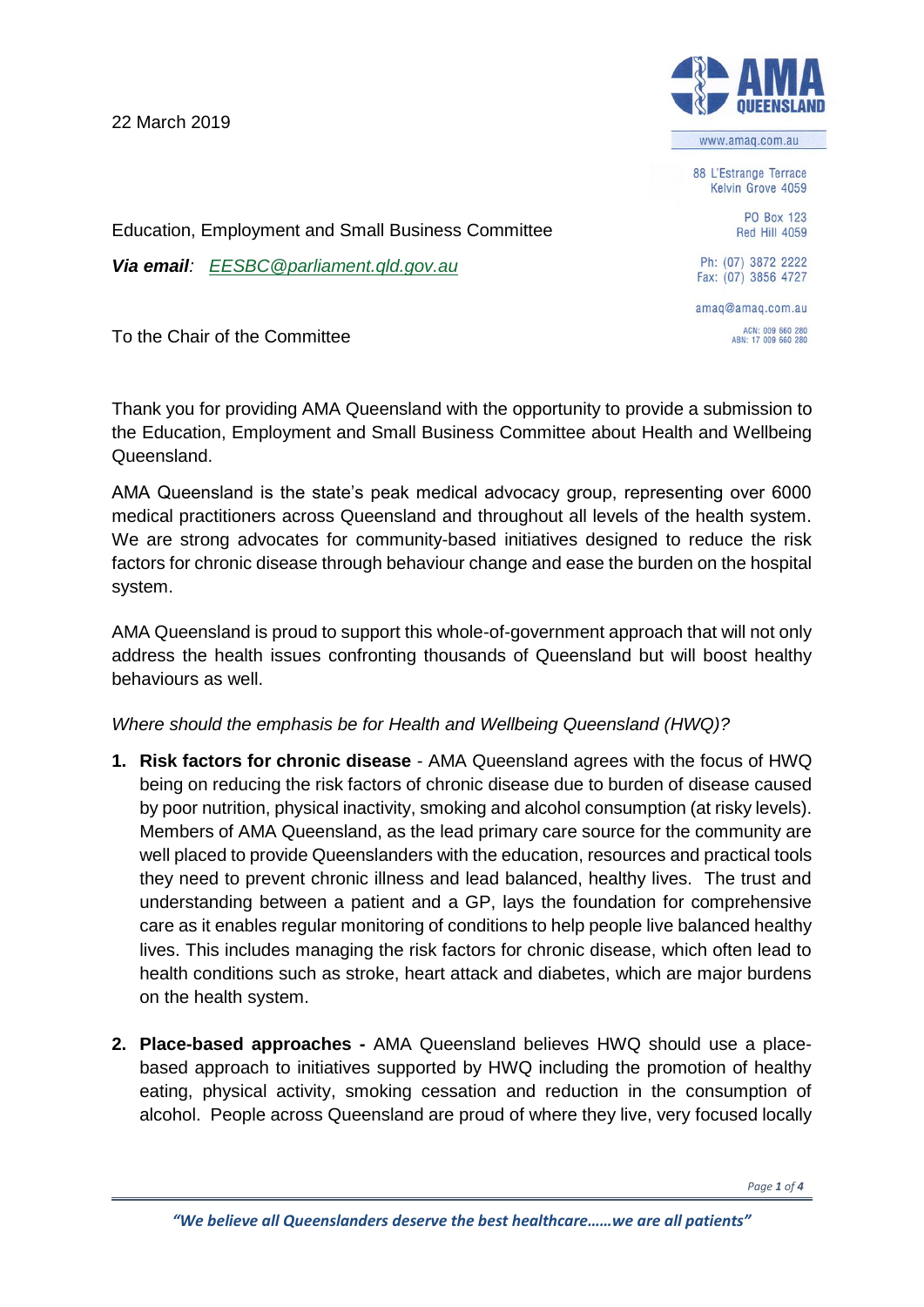and will be more likely to become involved if activities are managed and promoted locally by local agencies who understand the needs of the community.

*Local consortium model* – AMA Queensland would recommend HWQ utilise the model of procurement for their initiatives based on a consortia model with a lead agency and multi-sector local based agencies where each agency has a role and a funding allocation for the activity they wish to implement. The lead agency, needs to have a strong track record in multi-sector, multi-strategy approaches to lifestyle related initiatives (which lead to better health outcomes), engaging and collaborating with partners across sectors, contract management, evaluation and monitoring, and communication management in order to meet the commercial and operational requirements of the Invitation for Offer. AMA Queensland suggests research institutions; local government agencies or private sector agencies would be suitable for this role.

The lead agency should also have a strong understanding of the health status of differing sub-populations in the community (e.g. older people vs families), differing cultures (Indigenous vs non-Indigenous), and other demographics of the community. This knowledge is particularly important for initiatives in Aboriginal or Torres Strait Islander communities or for linguistically diverse communities.

*Local agency role -* AMA Queensland recommends local agencies become involved in HWQ initiatives as long as the activity which the agency manages contributes to the Goals and Objectives of the Invitation for Offer. The lead agency will be responsible for engaging and maintaining involvement of the multi-sector local agencies, negotiating their role and the funding required to enable them to action their activity. This should include the involvement of local GPs, as they have a very comprehensive understanding of the health of their patients, the health profile of the community in which they work and established relationships with other local health professionals needed to support multi-disciplinary approaches to comprehensive care.

AMA Queensland believes the involvement of multi-sector agencies would enable a greater reduction in risk factors for chronic disease across the Queensland population as the traditional health promotion approach of engaging primarily government, nongovernment agencies and research institutions with specific public health issue focus (e.g. heart disease, nutrition or diabetes) has not led to sustained behavior change.

AMA Queensland welcomes the involvement of sectors outside of health (housing, employment, recreation, sport and the arts sectors and private sector) in HWQ initiatives as they all have a role in reducing inequities by focusing their existing budgets on targeted projects for population groups whose health is poorest. This will not only increase the scope of HWQ initiatives beyond the allocated budget of HWQ, but may lead to more sustained improvement in the health and wellbeing of Queenslanders as they can strongly influence the social determinants of health.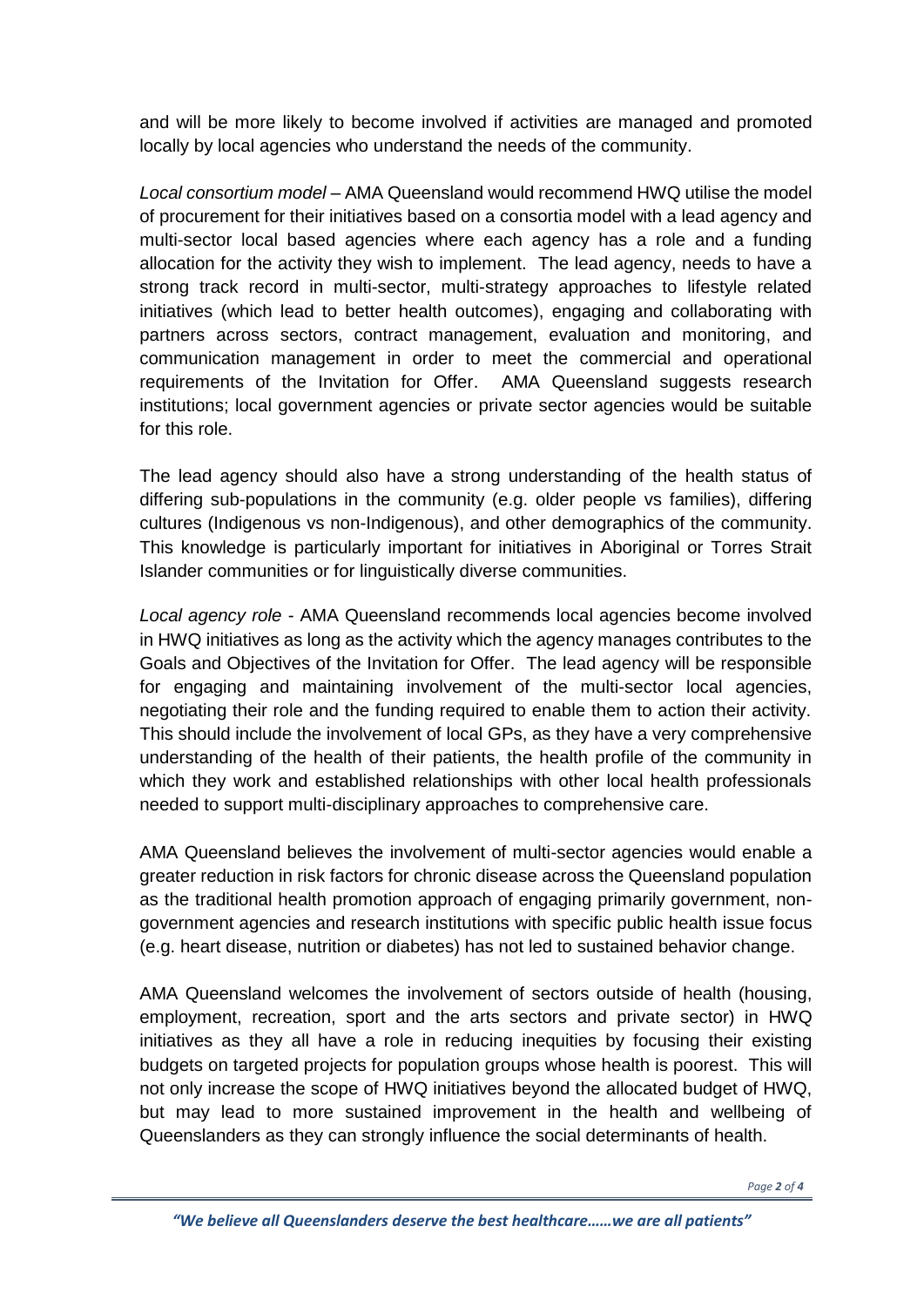*Promoted locally* – AMA Queensland would strongly encourage the use of local based print media combined with digital approaches including social media and the use of "apps", which enable the initiatives to be personalised.

**3. Focus on population groups in the community whose health is poorest** – AMA Queensland agrees with the focus for HWQ being on population groups in the community whose health is poorest. We believe the evidence of which population groups are impacted most by risk factors for chronic disease, whether this be in Charleville, Cairns, Mt Isa or the Torres Strait are well know and clearly elucidated in *The Health of Queenslanders 2018, Report of the Chief Health Officer.* 

However, what is less well known is which interventions work (i.e. lead to behavior change) for the population groups in the community whose health is poorest Statewide.

**4. HWQ project should be large-scale and at least three years in duration** - AMA Queensland would recommend all HWQ initiatives be of at least three years in duration (ideally five years) and involve at least \$500,000 in funding over a three-year period. This amount of funding, which should be match-funded by partners involved in the HWQ initiative, will be required to ensure sufficient scale of the interventions, coverage at the local level and ongoing engagement by key local agencies. The duration of the HWQ initiatives should be at least three years to ensure sufficient monitoring of shortmedium term indicators of effectiveness, not only in project based measures but compared to impact measures already collected for *The Health of Queenslanders 2018, Report of the Chief Health Officer.* Projects of a sufficient duration also allow for sustainability measures to be implemented and for adaptions to project design to be made in response to the latest evaluation results.

## *HWQ initiatives should be based on the gaps in evidence*

**Evidence-based priorities and projects** - AMA Queensland would strongly recommend all HWQ priorities and projects be evidence-based. Before the priorities of HWQ are decided, a systematic review of the evidence for the topic and the effectiveness of specific strategies for sub-populations (e.g. children, older people, mothers) of the community should be completed and the evidence gaps identified.

Ideally, the Queensland government should base their Invitation for Offers for HWQ projects on the gaps in evidence and/or on projects where the evidence from previous projects has been at least NHMRC III-2 level (i.e. Evidence from comparative studies with comparative controls and allocation not randomized, case control studies or community based interventions with a control group).